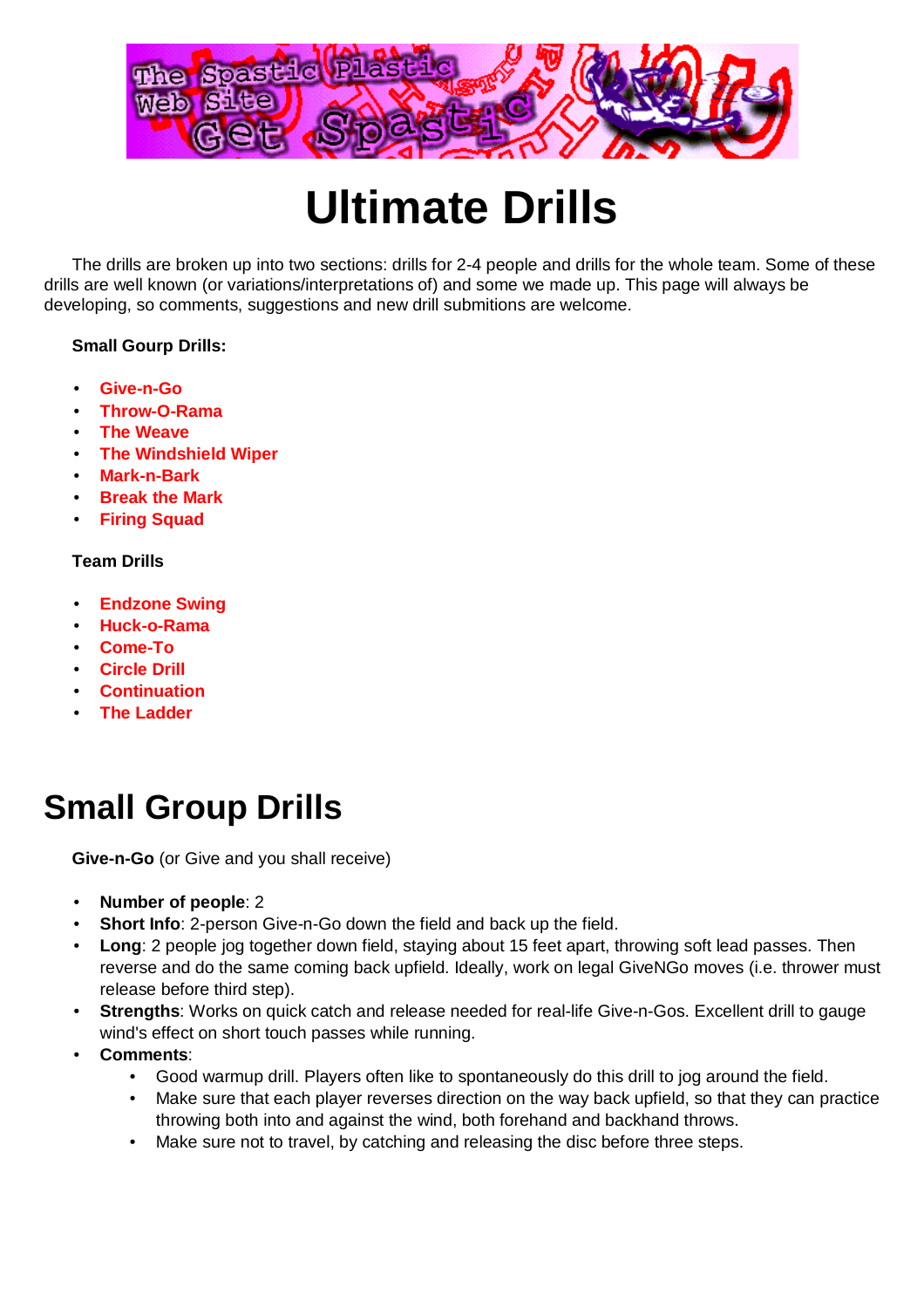#### **Throw-o-Rama**

- **Number of people**: 2
- **Short Info**: Repetition drill for backhand, forehand, and hammer.
- **Long**: 2 people throw 25 backhand, 25 forehands, 25 hammers without dropping. Restart count upon a drop.
- **Strengths:** Helps people get into a groove. Weaker players in particular will benefit from repetitive practice.

## **The Weave**

- **Number of people**: 3
- **Short Info**: 3 people run down field, weaving to catch short downfield passes.
- **Long**: 3 people across (A, B, and C) B has disc. A cuts downfield toward the middle. B throws to A and runs around A. C cuts downfield toward the middle, A throws to C, A runs around C. The disc should always be thrown mostly downfield, not side-to-side, otherwise people get out of position quickly.
- **Comments**: When done smoothly, it can go almost as fast as the 2-person Give-n-Go drill.
- **Variations**: There are several more complex variations, but they aren't discussed here.

## **The Windshield Wiper**

- **Number of people**: 3
- **Short Info**: catcher runs back and forth between two cones. Stationary marker.
- **Long**: Picture a triangle, 10 feet on a side. Cones are on two corners, a thrower and marker on the other corner. Receiver swings back and forth between the two cones, catching a throw near one cone, throwing it back, running to the other cone, catching and throwing it back, repeating this for a couple of minutes. To make this go smoothly, the marker shouldn't mark hard at all. In fact, he should just stand still, crouched down slightly, with arms out.
- **Strengths**: Receiver has to stretch to both sides for catches, so the drill works on quick right and lefthanded catches. Thrower has to quickly throw both forehands and backhands.
- **Comments:** Tom Arns gets credit for stroking this one out of his beard.

**Mark-n-Bark** (or standard marking drill)

- **Short Info**: Marking drill 3-4 people
- **Number of people**: 3 or 4
- **Long Description**: A receiver stands about 15 feet away from the thrower/marker pair. The receiver does not move. The marker starts a stall count at 6, and usually marks straight up. Thrower must somehow get disc to receiver. If there are only 3 people, then the thrower immediately runs over to the receiver and starts marking. The previous marker stays where he is and becomes the new receiver. With 4 people, people stay where they are.
- **Strengths**: Good drill for marking technique and for pivoting on offense. With 3 people, allows thrower to work on a quick first step for a give n' go opportunities. One of the best drills for allowing instruction to developing players.
- **Comments**:
	- Markers invariably forget to call UP, or if they do, they say it too late or too softly. Make sure people yell it out quickly.
	- This is a good drill for marking technique. Keep hands low!
	- Offense is forced to pivot, otherwise D will camp out.
	- This is a good drill for trying HRBs.
	- Markers should practice marking close to the thrower's body.
	- Works better with 3 people because of the extra running, and because of the quick-first-step practice.
	- This drill is a good format to help weaker players improve through instruction.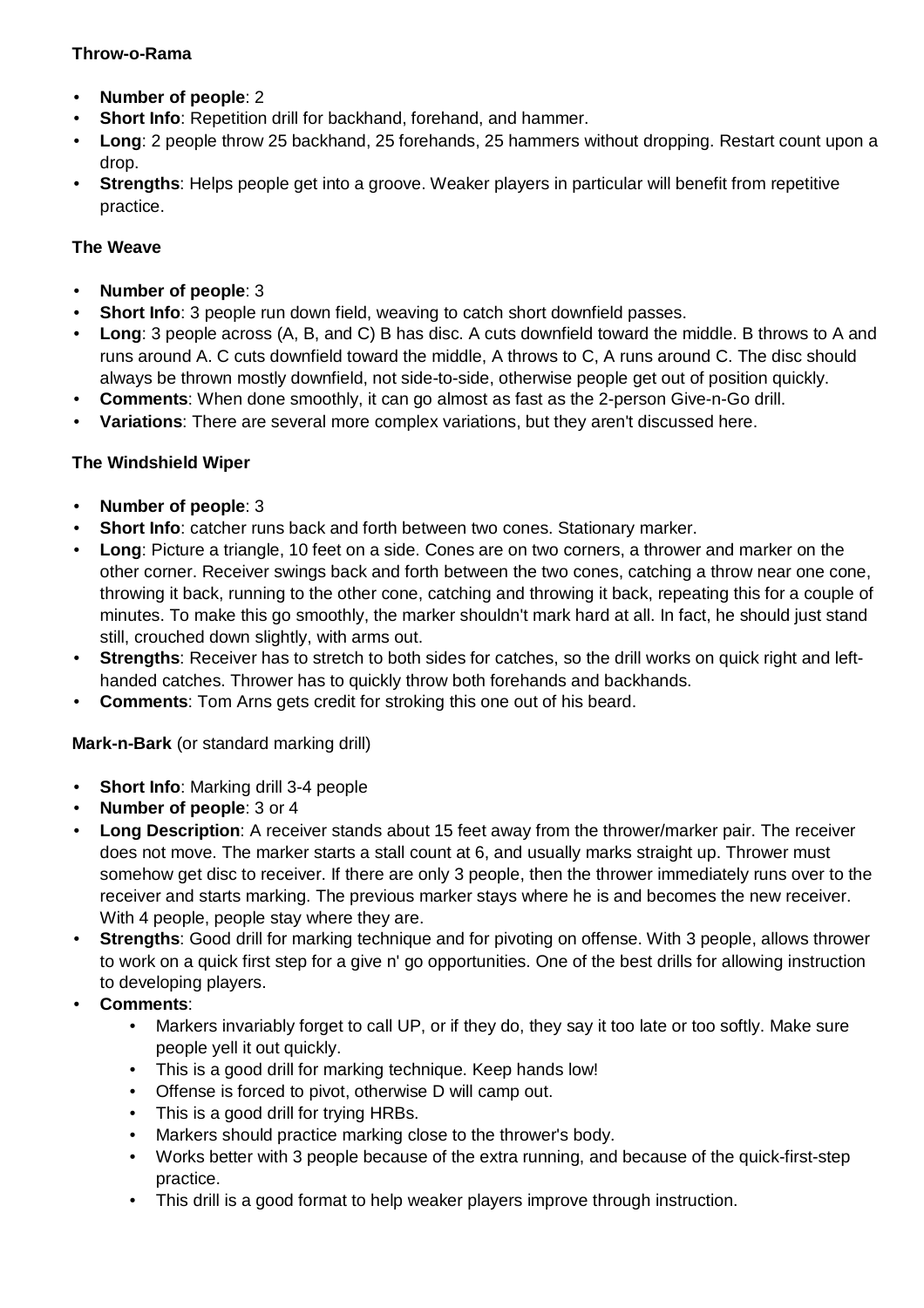#### **Break the Mark**

- **Number of people**: 3
- **Short Info:** Break the mark 3 people
- **Long**: Marker picks a side and starts marking at stall count 6. Receiver 15' away cuts to one side or the other. Cutting towards the strong side is boring, but cutting towards the weak side forces the thrower to break the mark reasonably quickly (because of high stall count).
- **Variations**: Marker can mark straight up, making both sides a break the mark (or an easy strong-side throw, depending on how you look at it).

**Firing Squad** (or Disc Feed)

- **Number of people**: 4 or 5
- **Short description**: One person has to quickly catch and distribute multiple discs.
- **Long**: 4 people stand in semicircle (3-meter radius). Two of them have discs. One person stands in the center facing the other 4. One player in the semicircle throws to the center person, who catches and immediately throws it to another person. While he's throwing, the other disc is thrown to him. All throws go to the center person.
- **Strenths:** Works on quick catch and release coordination, peripheral vision.
- **Comments**:
	- This drill can be easily sped up to challenge anyone.
	- Feeder can work on catching and throwing with both hands.

# **Team Drills**

#### **Endzone Swing**

- **Number of people**: 7
- **Short Info**: endzone drill emphasizing a dump cut and swing pass before penetration.
- **Long**: Players form 2 lines in center of end zone, one line near the front and one near the back. One other player with the disc stands near a sideline, 10' outside of end zone. The 1st player from front line (A1) makes a dump cut away from the player with the disc. The player with the disc swings the disc to A1 (and then clears to the back of the back line). The first player from the back line (B1) cuts for corner of endzone (usually front of EZ, but back works too) on same side as A1. A1 throws to B1. B1 throws back to A1 (and clears to the back of the front line. The next person from the front line (A2) makes a dump cut on the opposite side as A1. A1 swings the disc to A2 (and clears to the back of the back line). The next player from the back line (B2) cuts to an endzone corner. A2 throws to B2. B2 throws back to A2 (and clears to the front line). The pattern then repeats.
- **Summary**: Everyone cycles through each position in this drill. Throw to endzone, get disc back from endzone, throw swing pass, clear to back of stack 2, wait till you're at front of stack 2, cut hard for the score, throw back out of the end zone clear to stack 1, wait till you're at the front of stack 1, make the dump cut, etc.
- **Comments**:
	- When first running this drill, people sometimes get confused because after catching disc in the end zone, they throw it right back. It usually helps to mention that in a real game, if it goes into the end-zone, it's a score, but in this drill we throw the disc back to the thrower 1) to allow us to use only 1 disc and 2) to sort of pretend that the end-zone cut was looked off, and thus the thrower now has to attempt a swing pass.
	- Cut hard for the continuation! Don't jog through it.
	- Cut hard for the swing, and make sure thrower makes a good swing pass, otherwise the invisible D will eat it.
- **Variations**: We add two defenders to cover the players making the dump cut, and then the swing throw.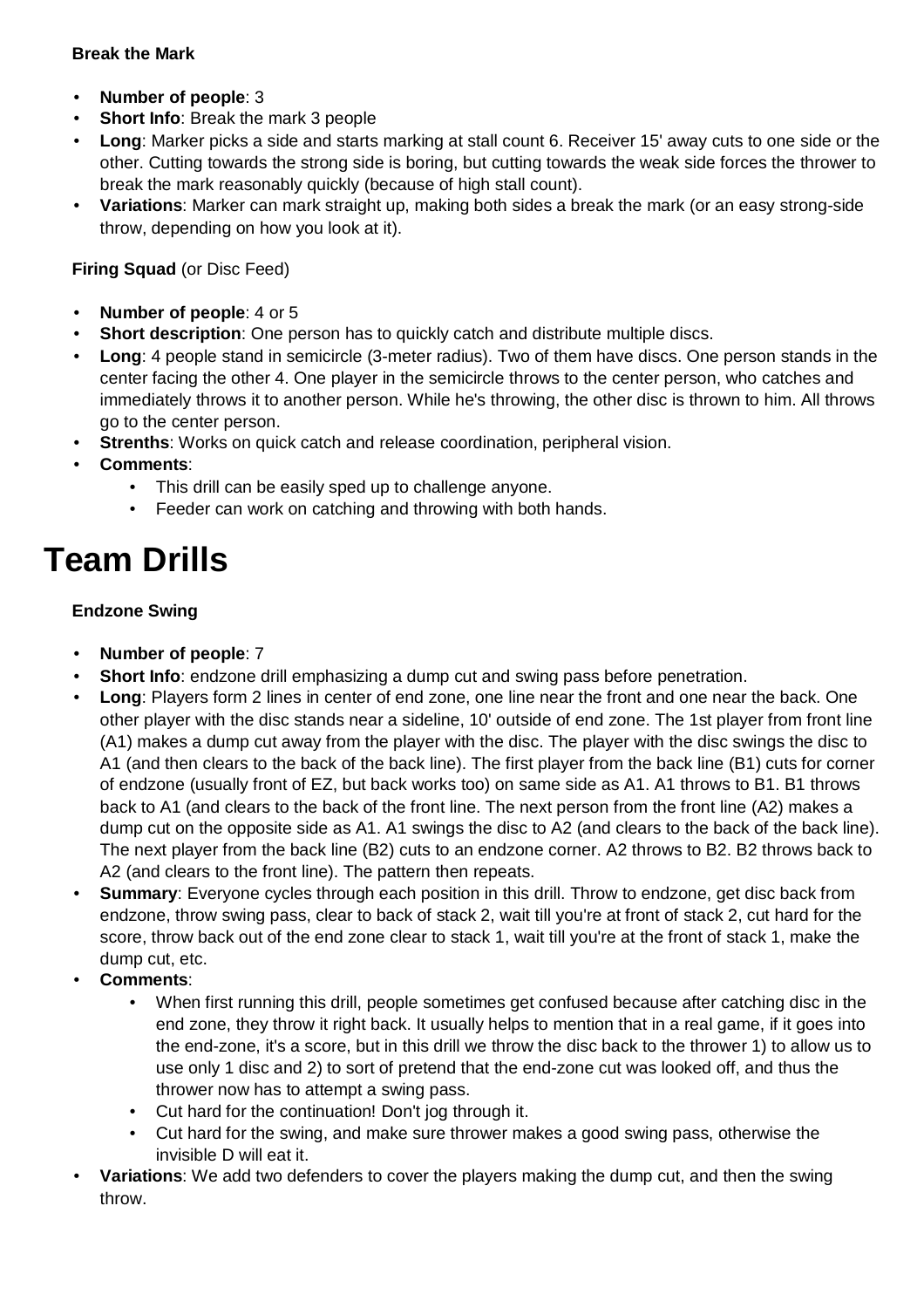**Huck-o-Rama** ( or Huck Drill)

- **Number of people**: 7+
- **Short Info**: 1 player repeatedly throws deep to covered offensive players.
- **Long**: two stacks (one O, one D) line up at mid-field, in the center of the field. One thrower stands along the sidelines. The O and D take off together. O makes (at most) one fake, and then runs downfield for the endzone, heading toward the back cone on the thrower's side of the field. The thrower attempts to lead the deep runner. If possible, thrower should make some fakes first.
- **Strengths:** Works on timing and communication between thrower and receiver.
- **Comments**:
	- Thrower has to lead catcher. Throwing up high for a free-for-all is unacceptable. Thus, weaker throwers should throw very early, and forget about trying to throw all the way into the end zone. Stronger throwers can wait longer.
	- Caution: Offense should NOT fake much! Faking will prevent the thrower from setting up properly. The right time for the fake (in a real game) is BEFORE the thrower has caught the disc.
- **Variations**: O can head for the far corner if they think the thrower can get it there. Thrower can line up at center field as well.

#### **Come-To**

- **Number of people**: 8+
- **Short Info**: two-way No-D Come-to drill
- **Long**: two stacks (A and B) face each other. First person in B (B1) and second person in stack A (A2) have discs. A1 cuts, B1 throws and then immediately cuts for A2's throw. Meanwhile, A1 clears to back of B stack. After A2's throw, he immediately cuts for B2
- **Strengths:** Good pre-tourney warmup drill. Lots of teams use it. Good way to fine-tune lead passes.
- **Comments**: A well-drilled team should run this one very smoothly, with almost no drops whatsoever, and a fast rhythm.
- **Variations**: We could add a marker. A1 cuts, B2 marks, B1 throws, B1 cuts, A3 marks, A2 throws, A2 cuts, B3 marks, B2 throws, B2 cuts... That's probably not desirable for a pre-tourney warmup though, since it might slow the pace down considerably.

## **Circle Drill**

- **Number of people**: 8-10
- **Short Info**: 2-3 people in center try to prevent passes around the circle
- **Long**: 2-3 people in center play a cup-style D, people around circle try to play keep-away. D can start stall counts at 6.
- **Strengths:** Good workout for D. Good test of O skills against a tight cup.
- **Comments**:
	- This is a good drill to pressure the offense. Sometimes the D should purposely double-team on this. The handler should note this and call double-team instead of trying to get the disc off.
	- The offense can choose to wait until the D is set up before throwing, or it can choose to throw immediately. I prefer waiting, since throwing immediately doesn't seem to work on any skills for the D.
- **Variations**:
	- The strong-side neighbor of the thrower can help out on D, namely he can knock down any passes near him as long as he doesn't have to move.
	- Depending on how many people in the drill, handlers can throw to weak-side neighbor.
	- Thrower has to do a lap around the circle upon failure to successfully complete a pass.